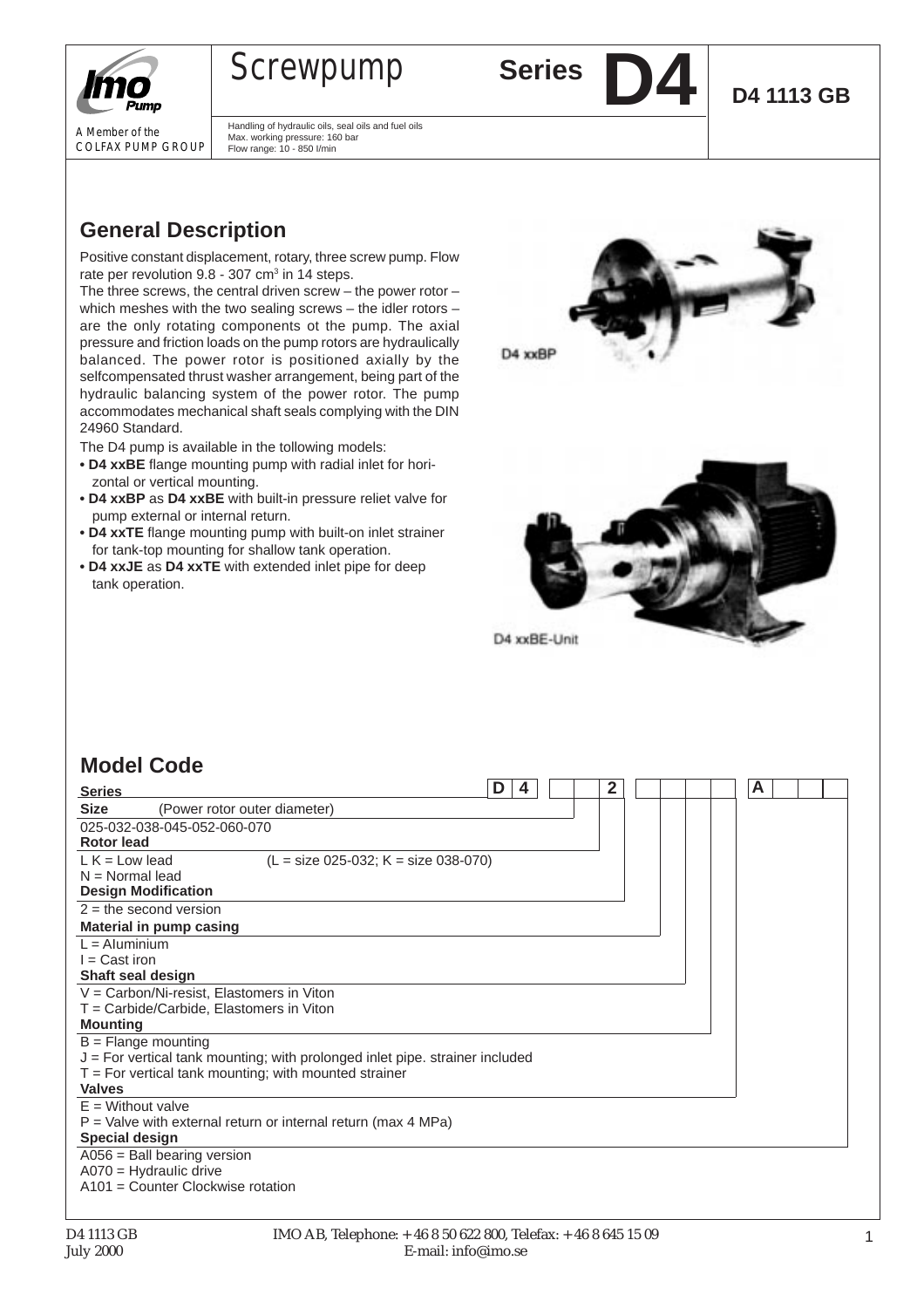## **Material Specification**

**Pump rotors** – hardened alloy steel **Rotor housing** – aluminium alloy

**'O' rings** – Nitrile rubber (standard) or Viton shaft seal - mechanical seal with nitrile rubber(standard) or viton bellow, carbon seal ring, cast iron seat. Optional choice of materials with seals according to DIN 24960 Standard

For handling of fire resistant hydraulic fluids on phosphate ester base and fluids which may be aggressive to above material – consult IMO AB.

# **Design Limits\***

#### **Max. Discharge Pressure**

16 MPa Models D4

#### 4 MPa Models D4 xxBP

Reduced pressure limits apply due to fluid viscosity, rotor lead and pump speed. Consult the Performance Data Sheet for the individual pump size. The Performance Data Sheet or the corresponding information is available from your local IMO AB representative.

#### **Pressure Relief Valve**

The pressure relief valve of the D4 xxBP pump is intended as a pressure limiting valve only. It must not be used for regulation of pump discharge pressure or flow rate. As standard the pump is delivered with the valve adapted for external return of the bypassed flow. From the valve outlet port this flow shall be brought back to the system as far as posssible from the pump inlet. The avaliable alternative internal return shall be selected only after careful consideration of fluid temperature rise and effect on pumping viscosity during the bypassing.

#### **Recommended Speed Limits**

|          | Max Speed r/s - rpm  |            |                   |  |  |  |  |  |  |  |  |
|----------|----------------------|------------|-------------------|--|--|--|--|--|--|--|--|
| Size     | Lubricating Oil      | Light Fuel | <b>Heavy Fuel</b> |  |  |  |  |  |  |  |  |
|          | <b>Hydraulic Oil</b> | Oil        | Oil               |  |  |  |  |  |  |  |  |
| 025,032  | 80-4800              | 60-3600    | 60-3600           |  |  |  |  |  |  |  |  |
| 038      | 77-4600              | 60-3600    | 30-1800           |  |  |  |  |  |  |  |  |
| 045, 052 | 75-4500              | 60-3600    | 30-1800           |  |  |  |  |  |  |  |  |
| 060, 070 | 70-4200              | 60 3600    | 30-1800           |  |  |  |  |  |  |  |  |

Speed to be selected considering pump inlet conditions. Consult the Performance Data Sheet for the individual pump size regarding suction lift capability or positive inlet pressure required. The Performance Data Sheet or the corresponding information is available from your local IMO AB representative.

#### **Fluid Viscosity:**

2 - 400 mm<sup>2</sup>/s. Viscosity up to 5000 mm<sup>2</sup>/s with manufacturer´s approval

| <b>Pumping Temperature:</b> | LRxx $0^{\circ}C - + 90^{\circ}C$  |
|-----------------------------|------------------------------------|
|                             | LVxx $0^{\circ}C - + 130^{\circ}C$ |
|                             | $Vxx -10°C - + 130°C$              |
|                             | $ITxx -10 °C - + 155 °C$           |

#### **Max Inlet Pressure:**

Max 1.0 MPa. The max. inlet pressure is reduced due to fluid viscosity pump speed and discharge pressure. Further information is available from your local IMO AB representative. **Rotation:**

Clockwise facing pump shaft.

#### **Drive:**

Direct drive over flexible shaft coupling which must allow an axial pump shaft movement of min 0.3 mm. Axial or transverse loads on pump shaft not allowed.

\* In this leaflet following units are used:

| Quantity    | SI-Unit            |      | Other unit Conversion                |
|-------------|--------------------|------|--------------------------------------|
| Pressure    | MPa, kPa           |      | $MPa = 10 bar$                       |
| Speed       | r/s                | rpm  |                                      |
| Viscosity   | mm <sup>2</sup> /s |      | $1 \text{ mm}^2 / s = 1 \text{ cSt}$ |
| Temperature | $^{\circ}C$        |      |                                      |
| Length      | m, mm, um          |      |                                      |
| Flow rate   | $dm^3/s$           | l/mm |                                      |
|             |                    |      |                                      |

### **Filtration**

In order to protect the D4 pump from foreign matter such as weld slag, weld beads, pipe scale and rust, nuts, bolts, rags etc. a strainer should be installed in the pump inlet pipe near the pump. Recommended strainer-open- meshwidth for the D4 pump is:

 $400 - 800 \mu m$  at flow rates below 5 dm<sup>3</sup>/s (300 l/min) 600 - 1000  $\mu$ m at flow rates above 5 dm<sup>3</sup>/ s (300 l/min) Max. pressure difference over clean strainer: 10 kPa at full flow rate.

The built-on strainer of pumps D4 xxTxxxxJx has an open meshwidth of 500 um (40 mesh straining cloth). When the D4 pump as used in power hydraulic systems or is used as lube oil or seal oil pump, no extra filtering precautions are required other than those prescribed for the remaining components in the system. If no other filtration is prescribed it is recommended that the hydraulic fluid of a power hydraulic system is pumped through a filter – in the return line to the fluid reservoir or in a separate fluid reconditioning circuit – with an open-meshwidth as follows: 100 µm at system pressure below 10 MPa

50 µm at system pressure above 10 MPa

Max. pressure difference over clean filter: 0.1 MPa at full flow rate. **Displacement**

| $\vert$ Flow per revolution cm <sup>3</sup>  |  |  |  |  |  |  |  |  |  |  |  |  |
|----------------------------------------------|--|--|--|--|--|--|--|--|--|--|--|--|
|                                              |  |  |  |  |  |  |  |  |  |  |  |  |
| L/K Lead 9.8 20.6 38.8 65.2 103 159 251      |  |  |  |  |  |  |  |  |  |  |  |  |
| N Lead 13.9<br>49,1 81,6 126 193 307<br>29.1 |  |  |  |  |  |  |  |  |  |  |  |  |
| Caund Lavel                                  |  |  |  |  |  |  |  |  |  |  |  |  |

#### **Sound Level**

Typical D4 xxBE pump sound levels referred to free field conditions at a distance of 1 m from the pump. Noise of driver excluded in quoted figures.

| Sound pressure level dB(A) at 2940 rpm, 20 mm <sup>2</sup> /s, 50 °C |                                                          |                                      |     |     |     |     |     |     |     |  |  |  |
|----------------------------------------------------------------------|----------------------------------------------------------|--------------------------------------|-----|-----|-----|-----|-----|-----|-----|--|--|--|
|                                                                      | Size                                                     |                                      | 025 | 032 | 038 | 045 | 052 | 060 | 070 |  |  |  |
| L/K                                                                  |                                                          | 2 MPa 52                             |     | 54  | 56  | 60  | 63  | 67  | 70  |  |  |  |
|                                                                      |                                                          | $ $ Lead $ $ Discharge 10 MPa $ $ 54 |     | 55  | 59  | 63  | 66  | 69  | 74  |  |  |  |
| N                                                                    | pressure                                                 | 2 MPa 55                             |     | 56  | 60  | 63  | 67  | 70  | 72  |  |  |  |
|                                                                      | 10 MPa<br>57<br>59<br>Lead<br>62<br>66<br>69<br>72<br>75 |                                      |     |     |     |     |     |     |     |  |  |  |

#### **Moment of Inertia**

|      | For bare shaft pump. |
|------|----------------------|
| Size | kgm <sup>2</sup>     |
| 025  | 0.00002              |
| 032  | 0.00007              |
| 038  | 0.00017              |
| 045  | 0.00040              |
| 052  | 0.00080              |
| 060  | 0.0017               |
| 070  | 0.0036               |

## **Accessories**

For the D4 xxBE, xxBP, xxJE and xxTE pumps following standard accessories are availabe:

- **•** Circular frame for connecting the pump to flange/foot mount IM 2001 and flange mount IM 3011 IEC Standard electric motors.
- **•** Circular frame with angle foot for connecting the pump to IM 3001 IEC Standard electric motor.
- **•** Flexible shaft coupling.
- **•** Inlet/ outlet counter flange set for pipe weld connection or pipe thread connection.
- **•** Steam or heat transfer fluid heating element
- **•** Totally enclosed fan cooled squirrel-cage electric mo tors according to IEC mounting form IM 2001 IM 3001 and IM 3011.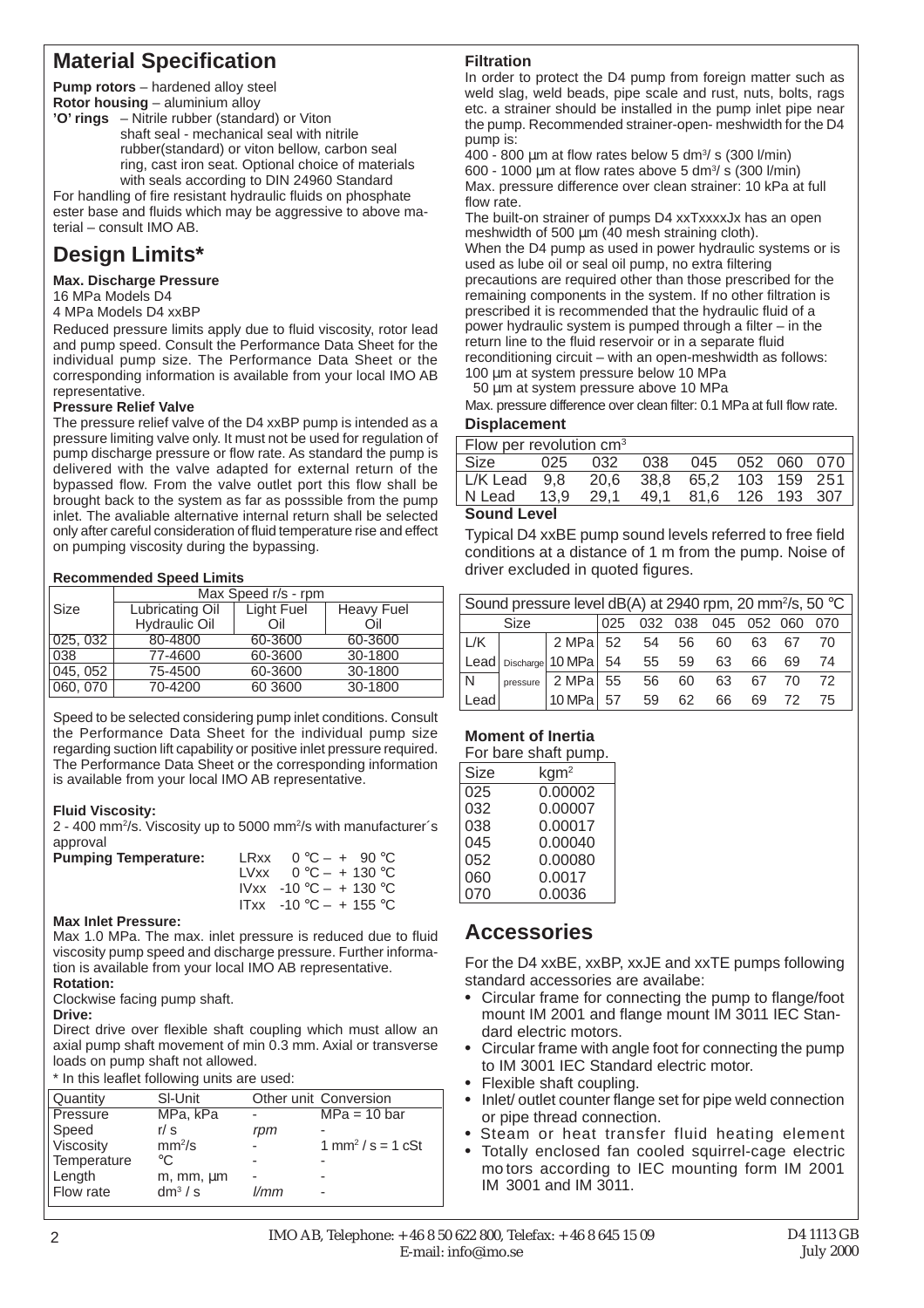## **Dimensions Pump Series D4 xxBE, xxBP, xxJE and xxTE**

Dimensions in mm.



\* Tolerance ISO h7 D4 Lxxx

Tolerance ISO j6

\*\*\* Key/keyway ISO/R773 - 1969.

Outlet/Inlet flange bolt pattern according to SAE Standard J518 for 3.000 PSI (max.) working pressure and dimensions of from IMO AB for the D4 pump available counterflanges, see back cover page.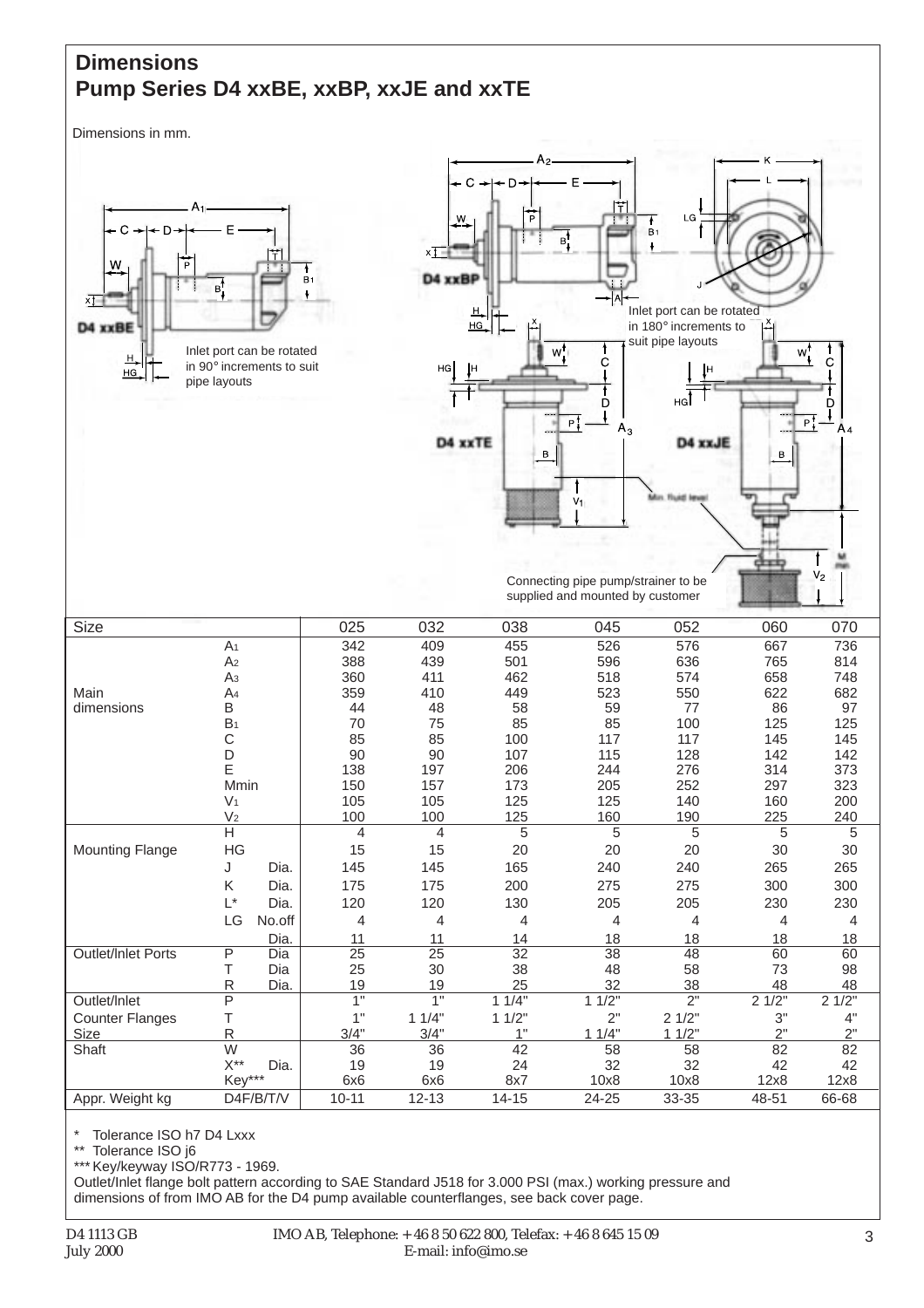## **Dimensions Pump Unit Type D4 xxBE, xxBP, xxJE and xxTE**

with flange mounted IEC electric motors.

For complete pump unit dimensions, consult the Dimension Prints for the individual unit mount. Dimensions in mm.





|      | <b>TEFC Electric Motor</b> |              |                      | Unit Mount             |                                   |           | Approx. weight         |             | Overall Length A |                   |                   |
|------|----------------------------|--------------|----------------------|------------------------|-----------------------------------|-----------|------------------------|-------------|------------------|-------------------|-------------------|
| Pump |                            |              |                      |                        |                                   |           | without electric motor |             |                  |                   |                   |
| Size |                            | Mounting     |                      |                        |                                   | kg        |                        |             |                  |                   |                   |
|      | IEC No.                    | Flange       | L<br>$\bullet$       | Ш<br>$\bullet$         | Ш                                 | L         | II/III                 | <b>xxBE</b> | <b>xxBP</b>      | <b>xxTE</b>       | xxJE              |
|      | 80, 90                     | F165         | $\bullet$            | $\bullet$              | $\bullet$                         | $14 - 15$ | $13 - 14$              | 745         | 800              |                   |                   |
| 025  | 100,112                    | F215         | $\bullet$            | $\bullet$              | $\bullet$                         | $16 - 17$ | $15 - 16$              | 800         | 855              | 818               | 967               |
|      | 132                        | F265         | $\bullet$            | $\bullet$              | $\bullet$                         | $19 - 20$ | $17 - 18$              | 862         | 917              | 880               | 1029              |
|      | 160, 180                   | F300         | $\bullet$            | $\bullet$              |                                   | $23 - 26$ | $20 - 22$              | 1054        | 1109             | 1072<br>$\star$   | 1221<br>$\star$   |
|      | 80/90                      | F165         | $\overline{\bullet}$ | $\bullet$              | $\bullet$                         | $16 - 17$ | $15 - 16$              | 812         | 861              |                   |                   |
| 032  | 100,112                    | F215         | $\bullet$            | $\bullet$              |                                   | $18 - 19$ | $17 - 18$              | 867         | 916              | 869               | 1029              |
|      | 132                        | F265         | $\overline{\bullet}$ | $\overline{\bullet}$   | $\bullet$<br>$\overline{\bullet}$ | $21 - 22$ | $19 - 20$              | 929         | 978              | 931               | 1087              |
|      | 160,180                    | F300         |                      | $\overline{\bullet}$   |                                   | $25 - 28$ | $22 - 24$              | 1121        | 1170             | 1123<br>$\ast$    | 1279<br>$^\star$  |
|      | 100,112                    | F215         | $\overline{\bullet}$ |                        |                                   | $23 - 24$ | $21 - 22$              | 915         | 963              |                   |                   |
| 038  | 132                        | F265         | $\bullet$            | $\bullet$<br>$\bullet$ | $\bullet$                         | $24 - 25$ | $21 - 22$              | 980         | 1028             | 987               | 1147              |
|      | 160,180                    | F300         | $\bullet$            |                        | $\bullet$                         | $28 - 30$ | $24 - 26$              | 1166        | 1216             | 1175              | 1335              |
|      | 200                        | F350         | $\bullet$            | $\bullet$              | $\bullet$                         | $36 - 37$ | $31 - 32$              | 1270        | 1318             | 1277              | 1437              |
|      | 100,112                    | F215         | $\overline{\bullet}$ | $\bullet$              |                                   | $33 - 34$ | $32 - 33$              | 984         | 1055             | $^\ast$           | $^\star$          |
| 045  | 132                        | F265         | $\bullet$            | $\bullet$              |                                   | $36 - 37$ | $34 - 35$              | 1044        | 1115             | $^\star$          | $\star$           |
|      | 160,180                    | F300         | $\bullet$            | $\bullet$              | $\bullet$                         | $40 - 42$ | $36 - 39$              | 1241        | 1312             | 1123              | 1443              |
|      | 200                        | F350         | $\bullet$            | $\bullet$              | $\bullet$                         | $47 - 48$ | $42 - 43$              | 1339        | 1410             | 1331              | 1541              |
|      | 225                        | F400         |                      | $\bullet$              | $\bullet$                         |           | $43 - 44$              | 1489        | 1560             | 1481              | 1691              |
|      | 225                        | F400 - 140   |                      | $\bullet$              | $\overline{\bullet}$              |           | $50 - 51$              | 1524        | 1595             | 1516              | 1726              |
|      | 250, 280                   | F500         |                      | $\bullet$              | $\overline{\bullet}$              |           | $47 - 54$              | 1674        | 1745             | 1666              | 1876              |
|      | 132                        | F265         | $\overline{\bullet}$ | $\bullet$              |                                   | $45 - 47$ | $43 - 45$              | 1094        | 1155             | $^\star$          | $\overline{\ast}$ |
|      | 160,180                    | F300         | $\bullet$            | $\bullet$              | $\bullet$                         | $49 - 52$ | $45 - 49$              | 1291        | 1352             | 1289              | 1517              |
| 052  | 200                        | F350         | $\bullet$            | $\bullet$              | $\bullet$                         | $56 - 58$ | $51 - 53$              | 1389        | 1450             | 1387              | 1615              |
|      | 225                        | F400         |                      | $\bullet$              | $\bullet$                         |           | $52 - 54$              | 1539        | 1600             | 1537              | 1765              |
|      | 225                        | F400 - 140   |                      | $\bullet$              | $\bullet$                         |           | $59 - 61$              | 1574        | 1635             | 1572              | 1800              |
|      | 250, 280                   | F500         |                      | $\bullet$              | $\bullet$                         |           | $56 - 64$              | 1724        | 1785             | 1722              | 1950              |
|      | 315                        | F600         |                      | $\bullet$              | $\bullet$                         |           | $69 - 71$              | 1749        | 1810             | 1747              | 1975              |
|      | 160, 180                   | F300         | $\bullet$            | $\bullet$              | $\bullet$                         | $65 - 70$ | $62 - 66$              | 1380        | 1483             | $\overline{\ast}$ | $\overline{\ast}$ |
|      | 200                        | F350         | $\bullet$            | $\bullet$              | $\bullet$                         | $72 - 75$ | $67 - 70$              | 1492        | 1595             | 1483              | 1744              |
| 060  | 225                        | F400         |                      | $\bullet$              | $\bullet$                         |           | $69 - 72$              | 1637        | 1740             | 1628              | 1889              |
|      | 225                        | F400 - 140   |                      | $\overline{\bullet}$   | $\overline{\bullet}$              |           | $72 - 75$              | 1672        | 1775             | 1663              | 1924              |
|      | 250, 280                   | F500         |                      | $\bullet$              | $\bullet$                         |           | 78 - 87                | 1822        | 1925             | 1813              | 2074              |
|      | 315                        | F600         |                      | $\bullet$              | $\bullet$                         |           | $86 - 89$              | 1847        | 1950             | 1838              | 2099              |
|      | 315                        | $F600 - 170$ |                      | $\bullet$              | $\bullet$                         |           | $98 - 101$             | 1887        | 1990             | 1878              | 2139              |
| 070  | 160, 180                   | F300         | $\bullet$            | $\bullet$              |                                   | $83 - 87$ | $80 - 83$              | 1449        | 1533             | $\overline{\ast}$ | $\overline{\ast}$ |
|      | 200                        | F350         | $\overline{\bullet}$ | $\bullet$              | $\bullet$                         | $90 - 92$ | $85 - 87$              | 1561        | 1645             | 1573              | 1830              |
|      | 225                        | F400         |                      | $\bullet$              | $\bullet$                         |           | $87 - 89$              | 1706        | 1790             | 1718              | 1948              |
|      | 225                        | F400 - 140   |                      | $\bullet$              | $\bullet$                         |           | $90 - 92$              | 1741        | 1825             | 1753              | 2010              |
|      | 250, 280                   | F500         |                      | $\bullet$              | $\bullet$                         |           | $96 - 104$             | 1891        | 1975             | 1903              | 2160              |
|      | 315                        | F600         |                      | $\bullet$              | $\bullet$                         |           | $104 - 106$            | 1916        | 2000             | 1928              | 2185              |
|      | 315                        | F600 - 170   |                      | $\bullet$              | $\bullet$                         |           | $116 - 118$            | 1956        | 2040             | 1968              | 2225              |

**Remarks**

1. TEFC = totally enclosed (IP 54) Fan Cooled (IC 41). For other motor types compare mounting flange size with column "Mounting Flange".

2. Denomination of electric motor mounting flange (= connecting frame size) refers to pitch diameter of holes for mounting bolts and length of the longer motor shaft (if more than one shaft length per IEC No.).

\* Can not be mounted as a complete pump aggregate through the hole in the tanktop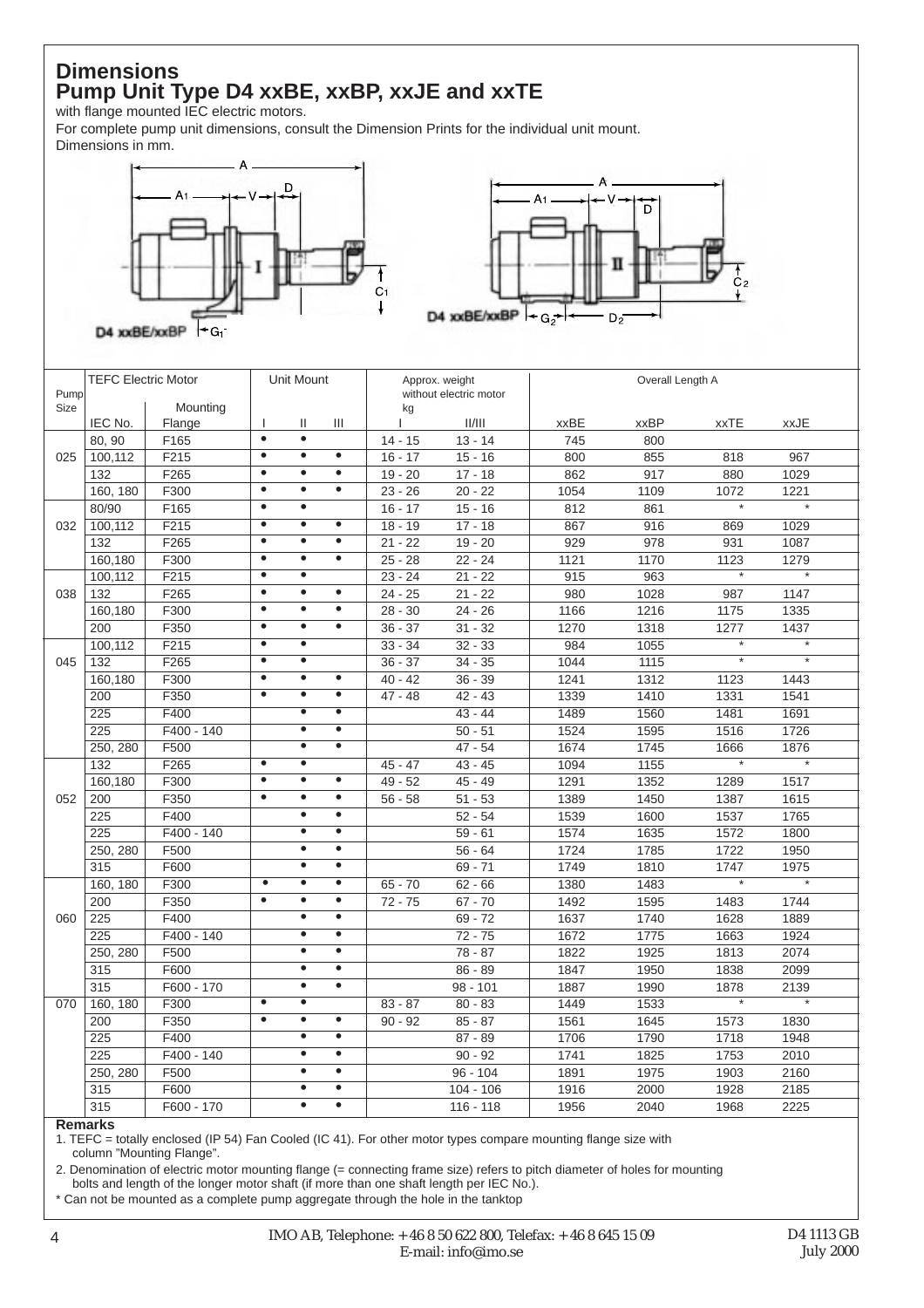|      |                            | $C_3$                                                                    | Ш<br>D4 xxTE          | A <sub>1</sub><br>Α<br>D* |                       | A <sub>1</sub><br>$C_3$<br>Ш<br>D'<br>D4 xxJE |                      |                |                |                |                |  |  |  |
|------|----------------------------|--------------------------------------------------------------------------|-----------------------|---------------------------|-----------------------|-----------------------------------------------|----------------------|----------------|----------------|----------------|----------------|--|--|--|
|      | <b>TEFC Electric Motor</b> |                                                                          |                       |                           |                       |                                               |                      |                |                |                |                |  |  |  |
| Pump |                            |                                                                          |                       |                           |                       |                                               |                      |                |                |                |                |  |  |  |
| Size |                            | Mounting<br>Flange                                                       |                       | V                         |                       |                                               |                      | C <sub>2</sub> | D <sub>2</sub> | G <sub>2</sub> | C <sub>3</sub> |  |  |  |
|      | IEC No.<br>80, 90          | F165                                                                     | A <sub>1</sub><br>350 | 138                       | C <sub>1</sub><br>126 | D1<br>204                                     | G <sub>1</sub><br>95 | 80/90          | 278/284        | 100/125        |                |  |  |  |
| 025  | 100,112                    | F215                                                                     | 395                   | 148                       | 152                   | 217                                           | 115                  | 100/112        | 301/308        | 140            | 26             |  |  |  |
|      | 132                        | F265                                                                     | 435                   | 170                       | 183                   | 231                                           | 140                  | 132            | 349            | 140/178        | 35             |  |  |  |
|      | 160, 180                   | F300                                                                     | 597                   | 200                       | 210                   | 260                                           | 170                  | 160            | 398/411        | 210-279        | 37             |  |  |  |
|      | 80/90                      | F165                                                                     | 350                   | 138                       | 126                   | 204                                           | 95                   | 80/90          | 278/284        | 100/125        |                |  |  |  |
| 032  | 100,112                    | F215                                                                     | 395                   | 148                       | 152                   | 217                                           | 115                  | 100/112        | 301/308        | 140            | 26             |  |  |  |
|      | 132                        | F265                                                                     | 435                   | 170                       | 183                   | 231                                           | 140                  | 132            | 349            | 140/178        | 35             |  |  |  |
|      | 160,180                    | F300                                                                     | 597                   | 200                       | $\overline{210}$      | 260                                           | 170                  | 160/180        | 398/411        | 210-279        | 37             |  |  |  |
|      | 100,112                    | F215                                                                     | 395                   | 165                       | 152                   | 251                                           | 115                  | 100/112        | 335/342        | 140            |                |  |  |  |
| 038  | 132                        | F265                                                                     | 435                   | 190                       | 183                   | 268                                           | 140                  | 132            | 386            | 140/178        | 35             |  |  |  |
|      | 160,180                    | F300                                                                     | 597                   | 216                       | 210                   | 297                                           | 170                  | 160/180        | 431-444        | 210-279        | 33             |  |  |  |
|      | 200                        | F350                                                                     | 700                   | 215                       | 240                   | 295                                           | 200                  | 200            | 455            | 305            | 34             |  |  |  |
|      | 100,112                    | F215                                                                     | 395                   | 180                       | 152                   | 128                                           | 115                  | 100/112        | 128            | 115            |                |  |  |  |
| 045  | 132                        | F265                                                                     | 435                   | 200                       | 183                   | 301                                           | 140                  | 132            | 404            | 140/178        |                |  |  |  |
|      | 160,180                    | F300                                                                     | 597                   | 235                       | $\overline{210}$      | 310                                           | 170                  | 160/180        | 458/471        | 210-279        |                |  |  |  |
|      | 200                        | F350                                                                     | 700                   | 230                       | 240                   | 328                                           | 200                  | 200            | 478            | 305            | 24             |  |  |  |
|      | 225                        | F400                                                                     | 850                   | 230                       |                       |                                               |                      | 225            | 494            | 286/311        | 35             |  |  |  |
|      | 225                        | F400 - 140                                                               |                       | 265                       |                       |                                               |                      |                | 529            |                |                |  |  |  |
|      | 250, 280                   | F500                                                                     | 1000                  | 260                       |                       |                                               |                      | 250/280        | 548/570        | 349-419        | 26             |  |  |  |
|      | 132                        | F265                                                                     | 435                   | 200                       | 183                   | 314                                           | 140                  | 132            | 417            | 140/178        |                |  |  |  |
|      | 160,180                    | F300                                                                     | 597                   | 235                       | 210                   | 323                                           | 170                  | 160/180        | 471-484        | 210-279        |                |  |  |  |
| 052  | 200<br>225                 | F350<br>F400                                                             | 700                   | 230                       | 240                   | 341                                           | 200                  | 200            | 491            | 305            | 24             |  |  |  |
|      | 225                        | F400 - 140                                                               | 850                   | 230<br>265                |                       |                                               |                      | 225            | 507<br>542     | 286/311        | 35             |  |  |  |
|      | 250, 280                   | F500                                                                     | 1000                  | 260                       |                       |                                               |                      | 250/280        | 561-583        | 349-419        | 26             |  |  |  |
|      | 315                        | F600                                                                     | 1030                  | 260                       |                       |                                               |                      | 315            | 604            | 406/457        | 35             |  |  |  |
|      | 160, 180                   | F300                                                                     | 597                   | 261                       | 210                   | 377                                           | 170                  | 160/180        | 511-524        | 210-279        |                |  |  |  |
|      | 200                        | F350                                                                     | 700                   | 270                       | 240                   | 395                                           | 200                  | 200            | 545            | 305            | 24             |  |  |  |
| 060  | 225                        | F400                                                                     |                       | 265                       |                       |                                               |                      |                | 556            |                | 35             |  |  |  |
|      | 225                        | F400 - 140                                                               | 850                   | 300                       |                       |                                               |                      | 225            | 591            | 286/311        | 25             |  |  |  |
|      | 250, 280                   | F500                                                                     | 1000                  | 300                       |                       |                                               |                      | 250/280        | 610-632        | 349-419        | 21             |  |  |  |
|      | 315                        | F600                                                                     |                       | 295                       |                       |                                               |                      |                | 653            |                |                |  |  |  |
|      | 315                        | F600 - 170                                                               | 1030                  | 335                       |                       |                                               |                      | 315            | 693            | 406 / 457      | 30             |  |  |  |
| 070  | 160, 180                   | F300                                                                     | 597                   | 261                       | 210                   | 377                                           | 170                  | 160/180        | 511-524        | 210-279        |                |  |  |  |
|      | 200                        | F350                                                                     | 700                   | 270                       | 240                   | 395                                           | 200                  | 200            | 545            | 305            | 24             |  |  |  |
|      | 225                        | F400                                                                     | 850                   | 265                       |                       |                                               |                      | 225            | 556            | 286/311        | 35             |  |  |  |
|      | 225                        | F400 - 140                                                               |                       | 300                       |                       |                                               |                      |                | 591            |                | 25             |  |  |  |
|      | 250, 280                   | F500                                                                     | 1000                  | 300                       |                       |                                               |                      | 250/280        | 610-632        | 349-419        | 21             |  |  |  |
|      | 315                        | F600                                                                     | 1030                  | 295                       |                       |                                               |                      | 315            | 653            | 406/457        | 30             |  |  |  |
|      | 315                        | F600 - 170                                                               |                       | 335                       |                       |                                               |                      |                | 693            |                |                |  |  |  |
|      |                            | 3. Dimensions A and A <sup>1</sup> may vary with make of electric motor. |                       |                           |                       |                                               |                      |                |                |                |                |  |  |  |

4. D4 xxJE: Overall length A corresponds to min length of pump inlet pipe.

5. For certain motor sizes the motor mounting flange projects (max 25 mm) below the motor foot.

6. Size 045 with F215 in Unit Mount l: Frame angle bracket mounted with the floor fastening bolts under the connecting frame (reversed position compared to that shown in Unit Mount I).

\* Identical to dimension D of pump dimension table of page 3.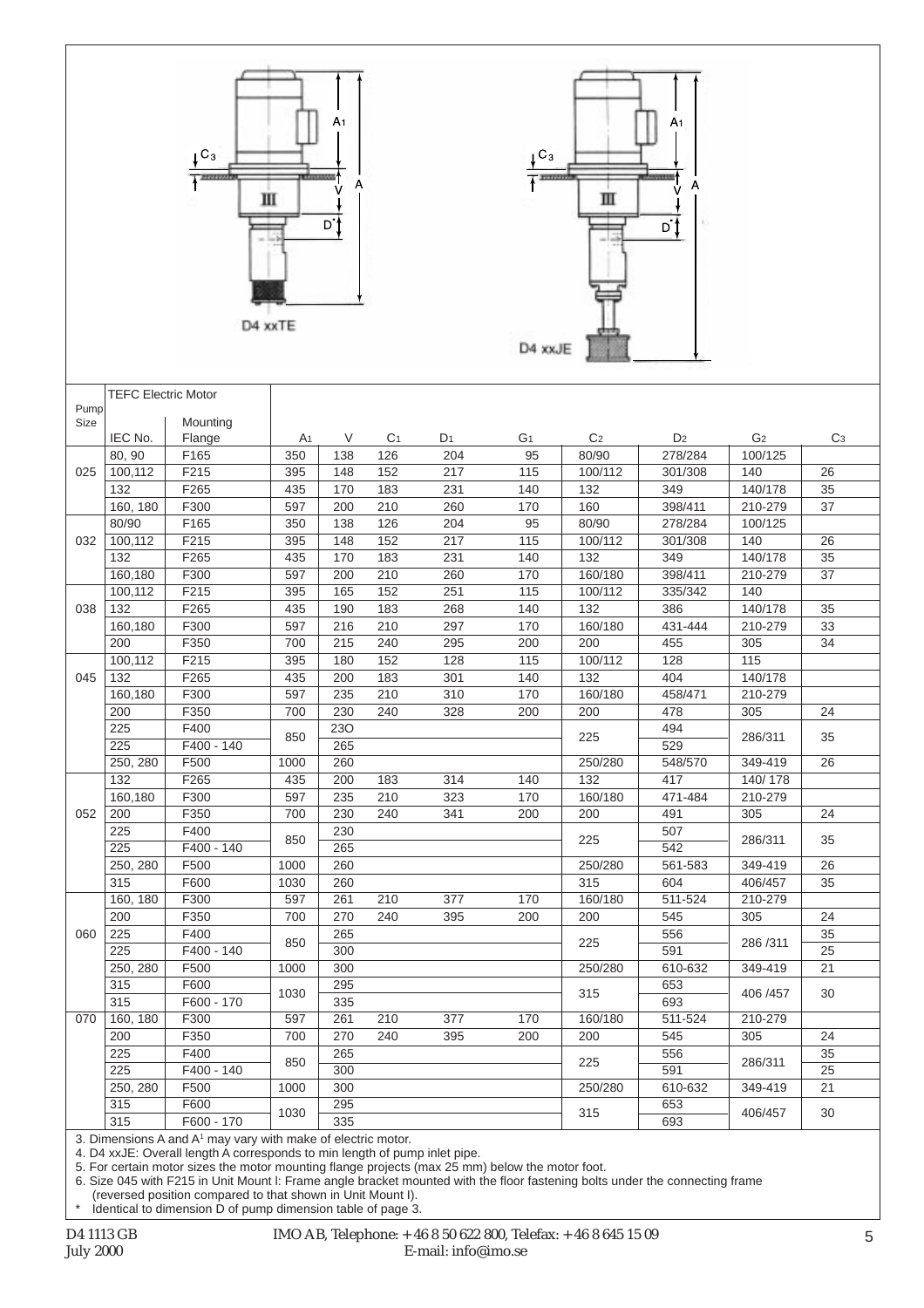## **Selection Guide Flow Rate and Power Consumption**

D4 Pump at 50 Hz and 60 Hz with 2-pole and 4-pole electric motors at 37 mm<sup>2</sup>/s viscosity and for pumping temperatures up to 60 °C. Consult the Performance Data Sheet for the individual pump size for performance datas at other speeds, viscosities and pumping temperatures. The Performance Data Sheet or the corresponding information is available from your local IMO AB representative. Electric motor power to be selected considering viscosity and discharge pressure at start-up conditions.

Pump performance established according to VDMA 24284.

#### **Flow rate and power consumption at 50 Hz**

|       | Flow rate (Qeff) dm <sup>3</sup> /s, (Oeff) <i>l/min</i> and Power Consumption (Pe) kW at 37 mm <sup>2</sup> /s, $\leq 60^{\circ}$ C |       |       |      |                   |                          |                           |                   |       |      |      |      |      |                                         |                              |
|-------|--------------------------------------------------------------------------------------------------------------------------------------|-------|-------|------|-------------------|--------------------------|---------------------------|-------------------|-------|------|------|------|------|-----------------------------------------|------------------------------|
| Speed |                                                                                                                                      |       |       |      | 24 r/s (1450 rpm) |                          |                           | 48 r/s (2900 rpm) |       |      |      |      |      |                                         |                              |
|       | Size Discharge                                                                                                                       |       |       |      |                   |                          |                           |                   |       |      |      |      |      |                                         |                              |
|       | pressure                                                                                                                             | 2 Mpa | 4 Mpa | 6Mpa |                   |                          | 8 Mpa 10 Mpa 12 Mpa 2 Mpa |                   | 4 Mpa |      |      |      |      | 6 Mpa 8 Mpa 10 Mpa 12 Mpa 14 Mpa 16 MPa |                              |
|       | Qeff                                                                                                                                 | 0.19  | 0.16  | 0.13 |                   |                          |                           | 0.42              | 0.40  | 0.37 | 0.35 | 0.32 | 0.29 | 0.27                                    | 0.24                         |
| 025L  | Qeff                                                                                                                                 | 11    | 10    | 8    |                   | L,                       | $\overline{a}$            | 25                | 24    | 22   | 21   | 19   | 17   | 16                                      | 14                           |
|       | Pe                                                                                                                                   | 0.5   | 1.0   | 1.5  |                   |                          | $\overline{\phantom{a}}$  | 1.1               | 2.1   | 3.1  | 4.1  | 5.1  | 6.0  | $7.0$                                   | 8.0                          |
|       | Qeff                                                                                                                                 | 0.25  | 0.21  | 0.17 |                   |                          | $\overline{a}$            | 0.59              | 0.55  | 0.50 | 0.46 | 0.42 | 0.38 | 0.34                                    | ÷,                           |
| 025N  | Qeff                                                                                                                                 | 15    | 13    | 10   | ÷,                | ÷,                       | ÷,                        | 35                | 33    | 30   | 28   | 25   | 23   | 20                                      | $\overline{\phantom{a}}$     |
|       | Pe                                                                                                                                   | 0.8   | 1.4   | 2.1  | ÷,                | ÷,                       | L,                        | 1.6               | 3.0   | 4.4  | 5.8  | 7.2  | 8.8  | 10.0                                    | $\overline{\phantom{a}}$     |
|       | Qeff                                                                                                                                 | 0.42  | 0.39  | 0.35 | 0.31              | 0.28                     | L,                        | 0.92              | 0.88  | 0.85 | 0.81 | 0.77 | 0.73 | 0.70                                    | 0.66                         |
| 032L  | Qeff                                                                                                                                 | 25    | 23    | 21   | 19                | 17                       | $\overline{\phantom{a}}$  | 55                | 53    | 51   | 49   | 46   | 44   | 42                                      | 40                           |
|       | Pe                                                                                                                                   | 1.1   | 2.1   | 3.2  | 4.2               | 5.2                      | $\blacksquare$            | 2.3               | 4.4   | 6.5  | 8.6  | 10.6 | 12.7 | 14.8                                    | 16.9                         |
|       | Qeff                                                                                                                                 | 0.59  | 0.53  | 0.48 | 0.42              | ÷.                       | ä,                        | 1.29              | 1.23  | 1.18 | 1.12 | 1.06 | 1.01 | 0.95                                    | ÷,                           |
| 032N  | Qeff                                                                                                                                 | 35    | 32    | 30   | 25                | ÷,                       | ÷,                        | 77                | 74    | $71$ | 67   | 64   | 61   | 57                                      | $\overline{\phantom{a}}$     |
|       | Pe                                                                                                                                   | 1.6   | 3.0   | 4.5  | 5.9               | $\omega$                 | $\blacksquare$            | 3.3               | 6.2   | 9.2  | 12.1 | 15.0 | 17.9 | 20.9                                    | ä,                           |
|       | Qeff                                                                                                                                 | 0.83  | 0.78  | 0.73 | 0.68              | 0.63                     | 0.57                      | 1.77              | 1.72  | 1.66 | 1.61 | 1.56 | 1.51 | 1.46                                    | 1.40                         |
| 038K  | Qeff                                                                                                                                 | 50    | 47    | 44   | 41                | 38                       | 34                        | 106               | 103   | 100  | 97   | 94   | 91   | 88                                      | 84                           |
|       | $_{\rm Pe}$                                                                                                                          | 2.1   | 4.0   | 6.0  | 7.9               | 9.8                      | 11.8                      | 4.4               | 8.3   | 12.2 | 16.1 | 20.0 | 23.9 | 27.8                                    | 31.7                         |
|       | Qeff                                                                                                                                 | 1.05  | 0.99  | 0.92 | 0.85              | ä,                       | ä,                        | 2.24              | 2.17  | 2.10 | 2.03 | 1.97 | 1.90 | 1.83                                    | $\overline{\phantom{a}}$     |
| 038N  | Qeff                                                                                                                                 | 63    | 59    | 55   | 51                | ÷,                       | $\overline{\phantom{a}}$  | 134               | 130   | 126  | 122  | 118  | 114  | 110                                     | $\omega$                     |
|       | Pe                                                                                                                                   | 2.7   | 5.1   | 7.6  | 10.0              | ä,                       | ÷,                        | 5.6               | 10.5  | 15.5 | 20.4 | 25.3 | 30.3 | 35.2                                    | $\overline{\phantom{a}}$     |
|       | Qeff                                                                                                                                 | 1.45  | 1.38  | 1.31 | 1.25              | 1.18                     | 1.11                      | 3.02              | 2.95  | 2.88 | 2.82 | 2.75 | 2.69 | 2.62                                    | 2.55                         |
| 045K  | Qeff                                                                                                                                 | 87    | 83    | 79   | 75                | 71                       | 67                        | 181               | 177   | 173  | 169  | 165  | 161  | 157                                     | 153                          |
|       | Pe                                                                                                                                   | 3.5   | 6.8   | 10.0 | 13.3              | 16.5                     | 19.8                      | 7.4               | 14.0  | 20.5 | 27.1 | 33.6 | 40.2 | 46.8                                    | 53.3                         |
|       | Qeff                                                                                                                                 | 1.80  | 1.72  | 1.63 | 1.54              | $\overline{\phantom{a}}$ | $\overline{\phantom{a}}$  | 3.77              | 3.68  | 3.60 | 3.51 | 3.43 | 3.34 | 3.25                                    | $\overline{\phantom{a}}$     |
| 045N  | Qeff                                                                                                                                 | 108   | 103   | 98   | 92                | $\overline{\phantom{a}}$ | $\overline{\phantom{a}}$  | 226               | 221   | 216  | 211  | 206  | 200  | 195                                     | $\overline{\phantom{a}}$     |
|       | Pe                                                                                                                                   | 4.4   | 8.5   | 12.6 | 16.6              | ÷,                       | ÷,                        | 9.2               | 17.5  | 25.7 | 33.9 | 42.1 | 50.3 | 58.5                                    | ÷,                           |
|       | Qeff                                                                                                                                 | 2.33  | 2.24  | 2.16 | 2.07              | 1.99                     | 1.91                      | 4.81              | 4.72  | 4.64 | 4.56 | 4.47 | 4.39 | 4.31                                    | 4.22                         |
| 052K  | Qeff                                                                                                                                 | 140   | 134   | 130  | 124               | 119                      | 115                       | 289               | 283   | 278  | 274  | 268  | 263  | 259                                     | 253                          |
|       | Pe                                                                                                                                   | 5.6   | 10.7  | 15.9 | 21.0              | 26.1                     | 31.3                      | 11.7              | 22.0  | 32.4 | 42.8 | 53.2 | 63.5 | 73.9                                    | 84.3                         |
|       | Qeff                                                                                                                                 | 2.84  | 2.74  | 263  | 2,53              | $\omega$                 | $\blacksquare$            | 5.88              | 5.77  | 5.67 | 5.56 | 5.46 | 5.35 | 5.25                                    | ÷,                           |
| 052N  | Qeff                                                                                                                                 | 170   | 164   | 158  | 152               | $\overline{\phantom{a}}$ | $\overline{\phantom{a}}$  | 353               | 346   | 340  | 334  | 328  | 321  | 315                                     | $\overline{\phantom{a}}$     |
|       | Pe                                                                                                                                   | 6.8   | 13.1  | 19.4 | 26.7              | $\blacksquare$           | $\overline{\phantom{a}}$  | 14.3              | 27.0  | 39.7 | 52.3 | 65.0 | 77.7 | 90.4                                    | $\qquad \qquad \blacksquare$ |
|       | Qeff                                                                                                                                 | 3.61  | 3.49  | 3.36 | 3.24              | 3.12                     | 3.00                      | 7.44              | 7.32  | 7.20 | 7.08 | 6.95 | 6.83 | 6.71                                    | 6.59                         |
| 060K  | Qeff                                                                                                                                 | 217   | 209   | 202  | 194               | 187                      | 180                       | 446               | 439   | 432  | 425  | 417  | 410  | 403                                     | 395                          |
|       | Pe                                                                                                                                   | 8.6   | 16.6  | 24.5 | 32.4              | 40.3                     | 48.3                      | 18.0              | 34.0  | 50.0 | 66.0 | 82.1 | 98.1 | 114                                     | 130                          |
|       | Qeff                                                                                                                                 | 4.37  | 4.22  | 4.07 | 3.91              | ä,                       | ä,                        | 9.02              | 8.87  | 8.72 | 8.57 | 8.42 | 8.26 | 8.11                                    | ÷,                           |
| 060N  | Qeff                                                                                                                                 | 262   | 263   | 244  | 235               | $\overline{\phantom{a}}$ | $\overline{\phantom{a}}$  | 541               | 532   | 523  | 514  | 505  | 496  | 487                                     | $\overline{\phantom{a}}$     |
|       | Pe                                                                                                                                   | 10.5  | 20.1  | 29.7 | 39.3              | $\blacksquare$           | ä,                        | 21.9              | 41.3  | 60.7 | 80.2 | 99.6 | 119  | 138                                     |                              |
|       | Qeff                                                                                                                                 | 5.72  | 5.55  | 5.37 | 5.20              | 5.02                     | 4.85                      | 11.8              | 11.6  | 11.4 | 11.2 | 11.1 | 10.9 | 10.7                                    | 10.5                         |
| 070K  | Qeff                                                                                                                                 | 343   | 333   | 322  | 312               | 301                      | 291                       | 708               | 696   | 684  | 672  | 666  | 654  | 642                                     | 630                          |
|       | Pe                                                                                                                                   | 13.6  | 26.2  | 38.7 | 51.2              | 63.7                     | 76.2                      | 28.4              | 53.7  | 79.0 | 104  | 130  | 155  | 180                                     | 205                          |
|       | Qeff                                                                                                                                 | 6.99  | 6.77  | 6.55 | 6.33              | $\overline{\phantom{a}}$ | $\overline{\phantom{a}}$  | 14.4              | 14.2  | 13.9 | 13.7 | 13.5 | 13.3 | 13.1                                    | ÷,                           |
| 070N  | Qeff                                                                                                                                 | 419   | 406   | 393  | 380               | ÷,                       | $\overline{\phantom{a}}$  | 864               | 852   | 834  | 822  | 810  | 798  | 786                                     |                              |
|       | Pe                                                                                                                                   | 16.7  | 32.0  | 47.3 | 62.6              | L,                       | ä,                        | 34.8              | 65.7  | 96.6 | 128  | 158  | 189  | 220                                     | ÷,                           |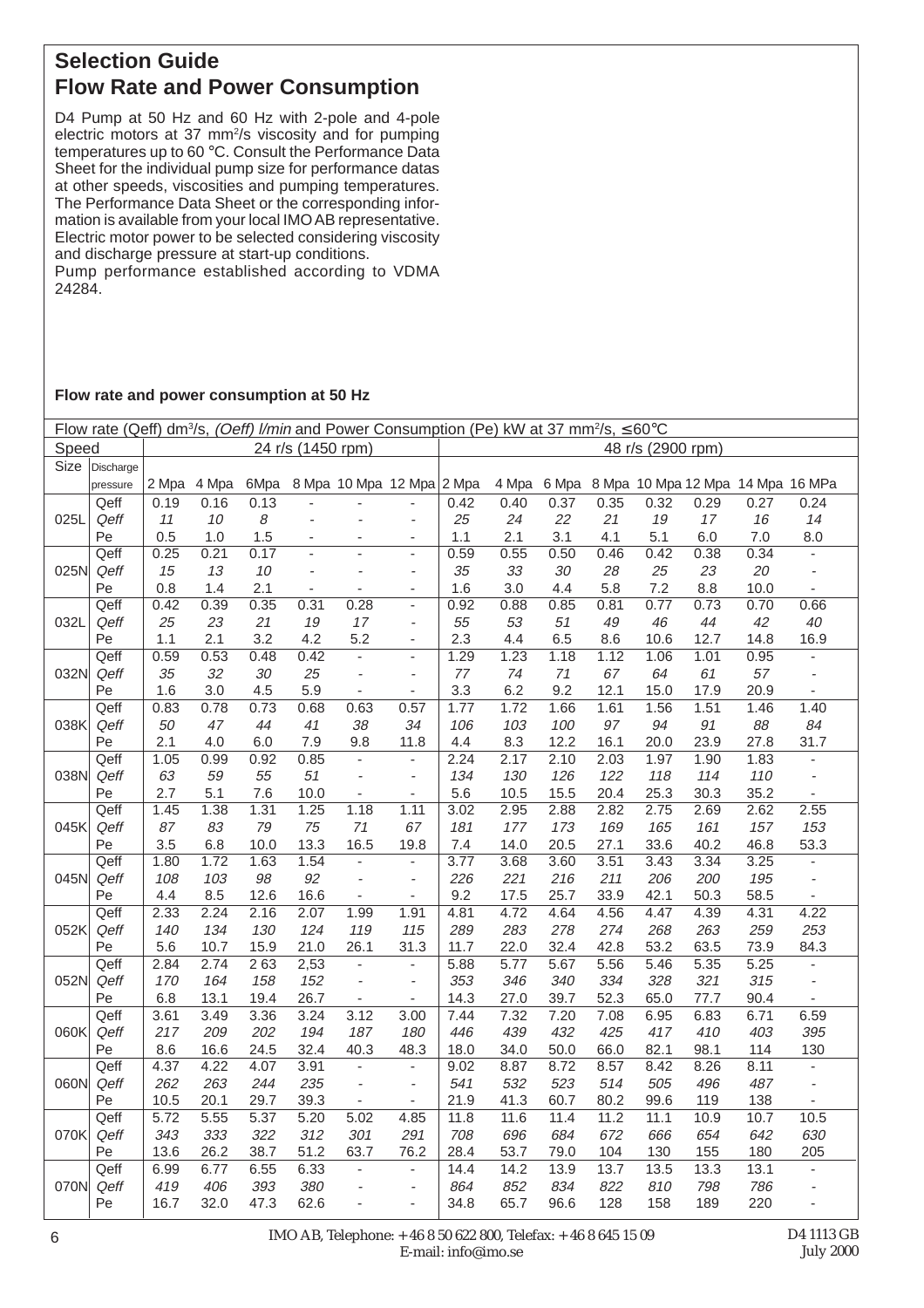## **Flow rate and power consumption at 60 Hz**

|       | Flow rate (Qeff) dm <sup>3</sup> /s, (Oeff) l/min and Power Consumption (Pe) kW at 37 mm <sup>2</sup> /s, $\leq 60^{\circ}$ C |       |      |        |                          |                                       |                              |      |      |      |      |                   |      |                                               |                          |
|-------|-------------------------------------------------------------------------------------------------------------------------------|-------|------|--------|--------------------------|---------------------------------------|------------------------------|------|------|------|------|-------------------|------|-----------------------------------------------|--------------------------|
| Speed |                                                                                                                               |       |      |        | 29 r/s (1750 rpm)        |                                       |                              |      |      |      |      | 58 r/s (3500 rpm) |      |                                               |                          |
| Size  | Discharge                                                                                                                     |       |      |        |                          |                                       |                              |      |      |      |      |                   |      |                                               |                          |
|       | pressure                                                                                                                      | 2 Mpa |      |        |                          | 4 Mpa 6 Mpa 8 Mpa 10 Mpa 12 Mpa 2 Mpa |                              |      |      |      |      |                   |      | 4 Mpa 6 Mpa 8 Mpa 10 Mpa 12 Mpa 14 Mpa 16 MPa |                          |
|       | Qeff                                                                                                                          | 0.24  | 0.21 | 0.18   | 0.16                     |                                       |                              | 0.52 | 0.49 | 0.47 | 0.44 | 0.42              | 0.39 | 0.37                                          | 0.34                     |
| 025L  | Qeff                                                                                                                          | 14    | 13   | 11     | 10                       | $\overline{\phantom{a}}$              | $\qquad \qquad \blacksquare$ | 31   | 29   | 28   | 26   | 25                | 23   | 22                                            | 20                       |
|       | Pe                                                                                                                            | 0.6   | 1.2  | 1.8    | 2.4                      | $\overline{a}$                        | ä,                           | 1.4  | 2.6  | 3.6  | 4.9  | 6.1               | 7.3  | 8.5                                           | 9.7                      |
|       | Qeff                                                                                                                          | 0.32  | 0.28 | 0.24   | ÷,                       | ä,                                    | L.                           | 0.73 | 0.68 | 0.64 | 0.60 | 0.56              | 0.52 | 0.48                                          | $\mathbb{Z}^+$           |
| 025N  | Qeff                                                                                                                          | 19    | 17   | 14     | ÷,                       |                                       | ÷,                           | 44   | 41   | 38   | 36   | 34                | 31   | 29                                            | $\overline{\phantom{a}}$ |
|       | Pe                                                                                                                            | 0.9   | 1.8  | 2.6    | $\overline{\phantom{a}}$ |                                       | ÷,                           | 1.9  | 3.6  | 5.3  | 7.0  | 8.7               | 10.4 | 12.1                                          | ÷,                       |
|       | Qeff                                                                                                                          | 0.53  | 0.49 | 0.45   | 0.42                     | 0.38                                  | 0.34                         | 1.13 | 1.09 | 1.05 | 1.01 | 0.98              | 0.94 | 0.90                                          | 0.87                     |
| 032L  | Qeff                                                                                                                          | 32    | 28   | 27     | 25                       | 23                                    | $20\,$                       | 68   | 65   | 63   | 61   | 59                | 56   | 54                                            | 52                       |
|       | Pe                                                                                                                            | 1.4   | 2.6  | 3.9    | 5.1                      | 6.3                                   | 7.6                          | 2.9  | 5.4  | 7.9  | 10.4 | 12.9              | 15.4 | 17.9                                          | 20.5                     |
|       | Qeff                                                                                                                          | 0.74  | 0.68 | 0.62   | 0.56                     | ÷,                                    | $\overline{a}$               | 1.58 | 1.53 | 1.47 | 1.41 | 1.35              | 1.30 | 1.24                                          | $\overline{\phantom{a}}$ |
| 032N  | Qeff                                                                                                                          | 44    | 41   | 37     | 34                       | ä,                                    | ÷,                           | 95   | 92   | 88   | 68   | 81                | 78   | 74                                            | $\overline{\phantom{a}}$ |
|       | Pe                                                                                                                            | 1.9   | 3.7  | 5.4    | 7.2                      | $\blacksquare$                        | L,                           | 4.0  | 7.6  | 11.1 | 14.7 | 18.2              | 21.8 | 25.3                                          | $\blacksquare$           |
|       | Qeff                                                                                                                          | 1.03  | 0.98 | 0.92   | 0.87                     | 0.82                                  | 0.77                         | 2.16 | 2.11 | 2.05 | 2.00 | 1.95              | 1.90 | 1.84                                          | 1.79                     |
| 038K  | Qeff                                                                                                                          | 62    | 59   | 55     | 52                       | 49                                    | 46                           | 130  | 127  | 123  | 120  | 117               | 114  | 110                                           | 107                      |
|       | Pe                                                                                                                            | 2.6   | 4.9  | 7.3    | 9.6                      | 11.9                                  | 14.3                         | 5.4  | 10.1 | 14.9 | 19.6 | 24.3              | 29.1 | 33.8                                          | 38.5                     |
|       | Qeff                                                                                                                          | 1.30  | 1.23 | 1.16   | 1.10                     | ÷,                                    | $\overline{a}$               | 2.73 | 2.66 | 2.59 | 2.53 | 2.46              | 2.39 | 2.32                                          | $\blacksquare$           |
| 038N  | Qeff                                                                                                                          | 78    | $74$ | $70\,$ | 66                       | $\overline{\phantom{a}}$              | l,                           | 164  | 160  | 155  | 152  | 148               | 143  | 139                                           | $\blacksquare$           |
|       | Pe                                                                                                                            | 3.3   | 6.2  | 9.2    | 12.1                     | $\overline{\phantom{a}}$              | ä,                           | 6.8  | 12.8 | 18.8 | 24.8 | 30.8              | 36.8 | 42.8                                          | ÷,                       |
|       | Qeff                                                                                                                          | 1.77  | 1.71 | 1.64   | 1.57                     | 1.51                                  | 1.44                         | 3.67 | 3.60 | 3.54 | 3.47 | 3.40              | 3.34 | 3.27                                          | 3.20                     |
| 045K  | Qeff                                                                                                                          | 106   | 103  | 98     | 94                       | 91                                    | 86                           | 220  | 216  | 212  | 208  | 204               | 200  | 196                                           | 192                      |
|       | Pe                                                                                                                            | 4.3   | 8.3  | 12.2   | 16.1                     | 20.1                                  | 24.0                         | 9.0  | 17,0 | 25.0 | 32.9 | 40.9              | 48.8 | 56.8                                          | 64.7                     |
|       | Qeff                                                                                                                          | 2.21  | 2.12 | 2.04   | 1,95                     | $\blacksquare$                        | ÷,                           | 4.59 | 4.50 | 4.41 | 4.33 | 4.24              | 4.16 | 4.07                                          | $\overline{\phantom{a}}$ |
| 045N  | Qeff                                                                                                                          | 133   | 127  | 122    | 117                      | $\overline{\phantom{a}}$              | ÷,                           | 275  | 270  | 265  | 260  | 254               | 250  | 244                                           | $\overline{\phantom{a}}$ |
|       | Pe                                                                                                                            | 5.4   | 10.3 | 15.3   | 20.2                     | $\blacksquare$                        | ÷,                           | 11.3 | 21.3 | 31.2 | 41.2 | 51.2              | 61.1 | 71.1                                          | $\blacksquare$           |
|       | Qeff                                                                                                                          | 2.84  | 2.76 | 2.67   | 2.59                     | 2.51                                  | 2.42                         | 5.84 | 5.75 | 5.67 | 5.59 | 5.50              | 5.42 | 5.34                                          | 5.25                     |
| 052K  | Qeff                                                                                                                          | 170   | 166  | 160    | 155                      | 151                                   | 145                          | 350  | 345  | 340  | 335  | 330               | 325  | 320                                           | 315                      |
|       | Pe                                                                                                                            | 6.8   | 13.0 | 19.3   | 25.5                     | 31.7                                  | 37.9                         | 14.3 | 26.9 | 39.4 | 52.0 | 64.6              | 77.1 | 89.7                                          | 102                      |
|       | Qeff                                                                                                                          | 3.47  | 3.37 | 3.26   | 3.16                     | $\mathbf{r}$                          | $\overline{a}$               | 7.14 | 7.03 | 6.93 | 6.82 | 6.72              | 6.61 | 6.51                                          | $\blacksquare$           |
| 052N  | Qeff                                                                                                                          | 208   | 202  | 196    | 190                      | $\overline{\phantom{a}}$              | $\overline{\phantom{a}}$     | 428  | 422  | 416  | 409  | 403               | 397  | 391                                           | $\overline{\phantom{a}}$ |
|       | Pe                                                                                                                            | 8.4   | 16.0 | 23.6   | 31.2                     | $\blacksquare$                        | ÷,                           | 17.5 | 32.9 | 48.2 | 63.6 | 79.0              | 94.4 | 110                                           |                          |
|       | Qeff                                                                                                                          | 4.40  | 4.28 | 4.16   | 4.04                     | 3.92                                  | 3.80                         | 9.03 | 8.91 | 8.79 | 8.67 | 8.54              | 8.42 | 8.30                                          | 8.18                     |
| 060K  | Qeff                                                                                                                          | 264   | 257  | 250    | 242                      | 235                                   | 228                          | 542  | 535  | 527  | 520  | 512               | 505  | 498                                           | 491                      |
|       | Pe                                                                                                                            | 10.5  | 20.1 | 29.7   | 39.3                     | 48.9                                  | 58.5                         | 22.1 | 41.5 | 60.9 | 80.3 | 99.7              | 119  | 138                                           | 158                      |
|       | Qeff                                                                                                                          | 5.33  | 5.18 | 5.03   | 4.88                     | $\blacksquare$                        | $\frac{1}{2}$                | 10.9 | 10.8 | 10.6 | 10.5 | 10.3              | 10.2 | 10.0                                          | $\overline{\phantom{a}}$ |
| 060N  | Qeff                                                                                                                          | 320   | 311  | 302    | 293                      | $\overline{\phantom{a}}$              | ÷,                           | 654  | 648  | 636  | 630  | 618               | 612  | 600                                           | $\bar{a}$                |
|       | Pe                                                                                                                            | 12.8  | 24.4 | 36.1   | 47.7                     | $\blacksquare$                        | $\blacksquare$               | 26.8 | 50.3 | 73.9 | 97.4 | 121               | 145  | 168                                           | $\overline{\phantom{a}}$ |
|       | Qeff                                                                                                                          | 6.98  | 6.81 | 6.63   | 6.45                     | 6.28                                  | 6.10                         | 14.3 | 14.1 | 13.9 | 13.8 | 13.6              | 13.4 | 13.2                                          | 13.1                     |
| 070K  | Qeff                                                                                                                          | 419   | 408  | 398    | 387                      | 377                                   | 366                          | 858  | 846  | 834  | 828  | 816               | 804  | 792                                           | 786                      |
|       | Pe                                                                                                                            | 16.6  | 31.8 | 46.9   | 62.1                     | 77.2                                  | 92.3                         | 34.6 | 65.5 | 96.1 | 127  | 157               | 188  | 219                                           | 249                      |
|       | Qeff                                                                                                                          | 8.52  | 8.30 | 8.08   | 7.80                     | ä,                                    | ÷,                           | 175  | 17.2 | 17.0 | 16.8 | 16.6              | 16.4 | 16.1                                          |                          |
| 070N  | Qeff                                                                                                                          | 511   | 418  | 485    | 472                      | $\overline{a}$                        | $\overline{\phantom{a}}$     | 1050 | 1032 | 1020 | 1008 | 996               | 984  | 966                                           | $\overline{\phantom{a}}$ |
|       | Pe                                                                                                                            | 20.3  | 38.9 | 57.4   | 75.9                     |                                       |                              | 42.6 | 80.1 | 118  | 155  | 192               | 230  | 267                                           |                          |